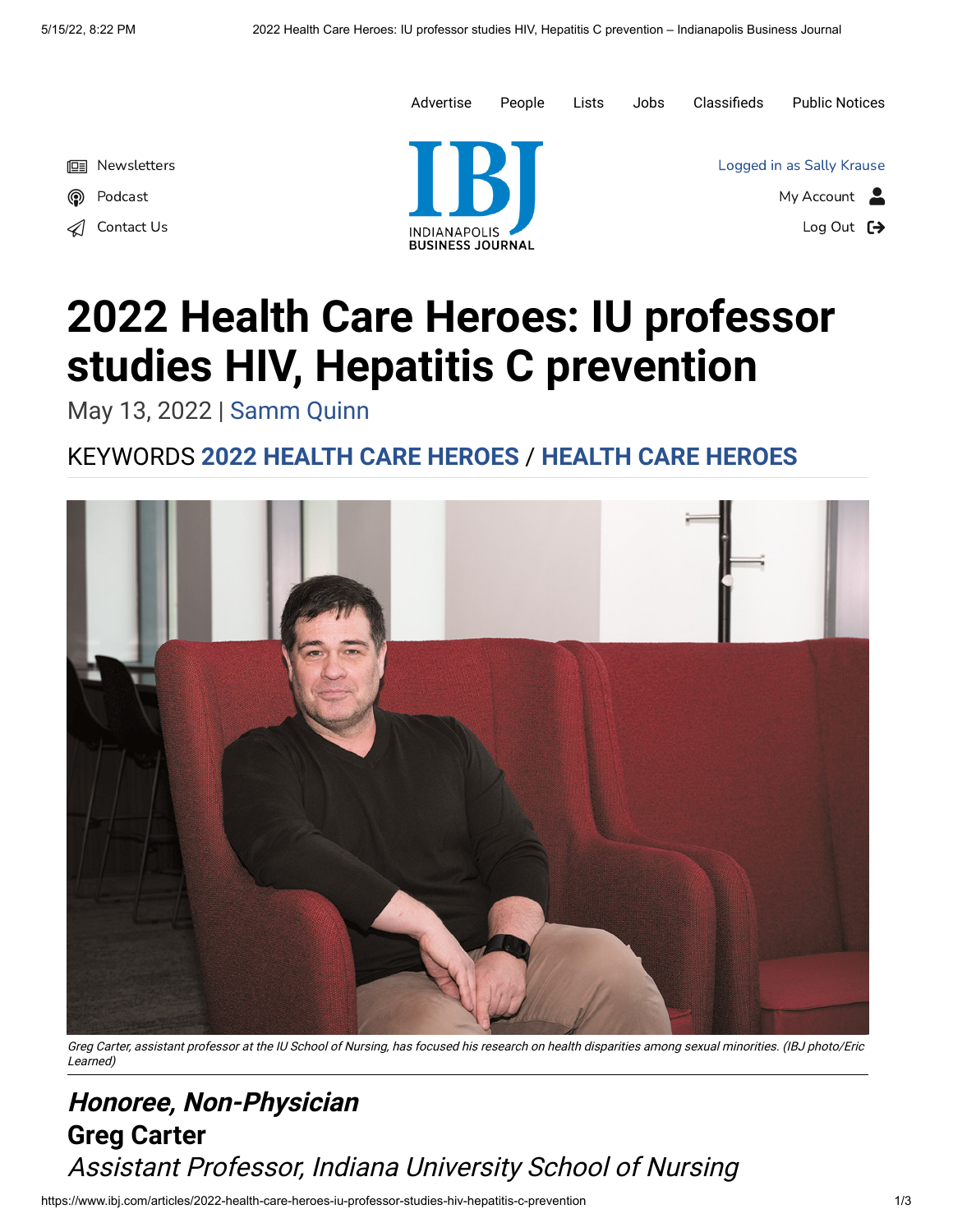Co-director, Rural Center for AIDS and STD Prevention Fellow, Kinsey Institute Research

Greg Carter, an assistant professor at the Indiana University School of Nursing in Bloomington, has spent much of his career studying and researching health disparities among sexual minorities.

His work "saw no boundaries in 2021, as he built the framework to expand access to care for Indiana's under-represented communities and shape the next generation of health care professionals who are ready to address emerging patient needs," his nomination reads.

Carter said he works under the umbrella of harm reduction and much of his research has focused on identifying barriers to HIV screening and creating community-based HIV prevention interventions.

In 2021, Carter served as a principal investigator for an Indiana Minority Health Coalition grant exploring the barriers to HIV services among minority populations in Indiana. He identified missed opportunities for people to be prescribed pre-exposure prophylaxis (also known as PrEP) to prevent HIV transmission from sex or injection drug use.

The drug, which received FDA approval in 2012, can reduce the risk of catching HIV by more than 90% when it's taken daily, Carter said. But the people who could benefit most from the drug because they're at higher risk for contracting HIV might not know it's an option.

"When we talk to people of color, gay men and even people who inject drugs, we really see that the PrEP knowledge isn't where we would like it to be," Carter told IBJ. "And even when we are able to educate them on PrEP, we're still dealing with the social stigma."

Carter said it's important to understand how well health care workers are doing at educating their patients and clients on PrEP to